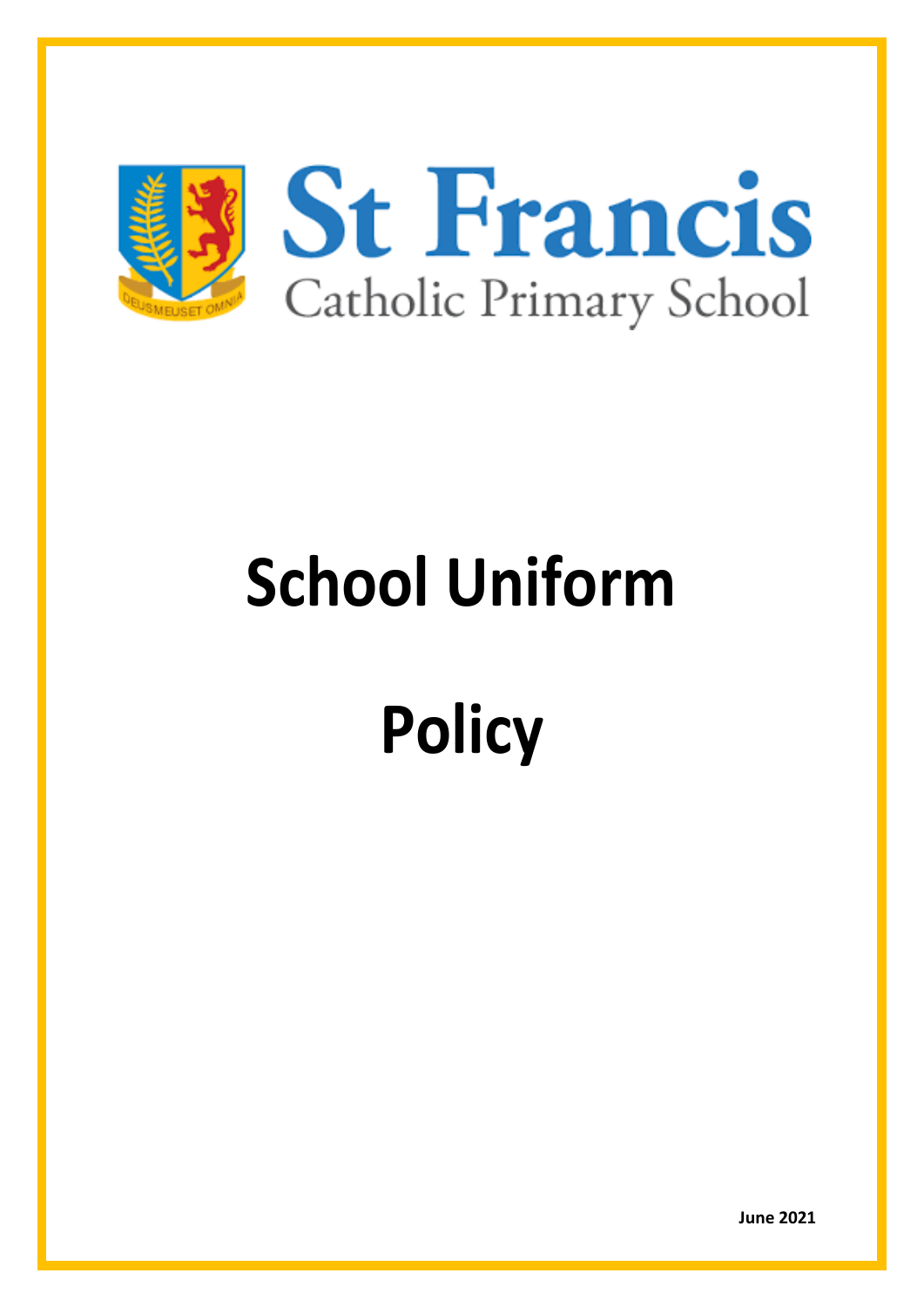## **School Uniform**

The school uniform worn by pupils at St Francis is a very important part of the school's heritage and reflects our culture of high expectations and academic achievement.

All pupils must dress according to the uniform policy.

## **Smartness and high standards of appearance are expected at all times. We have a required school uniform for several reasons:**

- Uniforms unite the school and it promotes a strong, cohesive identity which supports high standards and expectations in all areas of school life. Pupils make a commitment that when they put on their St Francis uniform that they will abide by the rules of the community and it promotes harmony between different groups represented in the school.
- Uniforms look professional. Pupils look neat and ready to learn.
- Uniforms make us all equal. Whether families have high incomes or low incomes, the pupils come to school looking the same way.
- It is one way in which we identify ourselves as a school community
- Uniforms reduce distractions.

We ask parents to support all decisions by school staff regarding whether or not clothing is appropriate or inappropriate for school.

The school's Governing Body decide the policy for school uniform which is reviewed periodically and request that the policy is adhered to by all families in a consistent way.

It is understood that parents who send their children to the school will fully support this policy

#### **Non-compliance with the Uniform Policy**

It is the responsibility of all staff to ensure that the school uniform policy is adhered to. Parents of pupils that do not wear the correct uniform will be contacted and asked to bring the correct uniform into school.

If this is not possible then pupils may be provided with the correct item of uniform, they are missing for the day.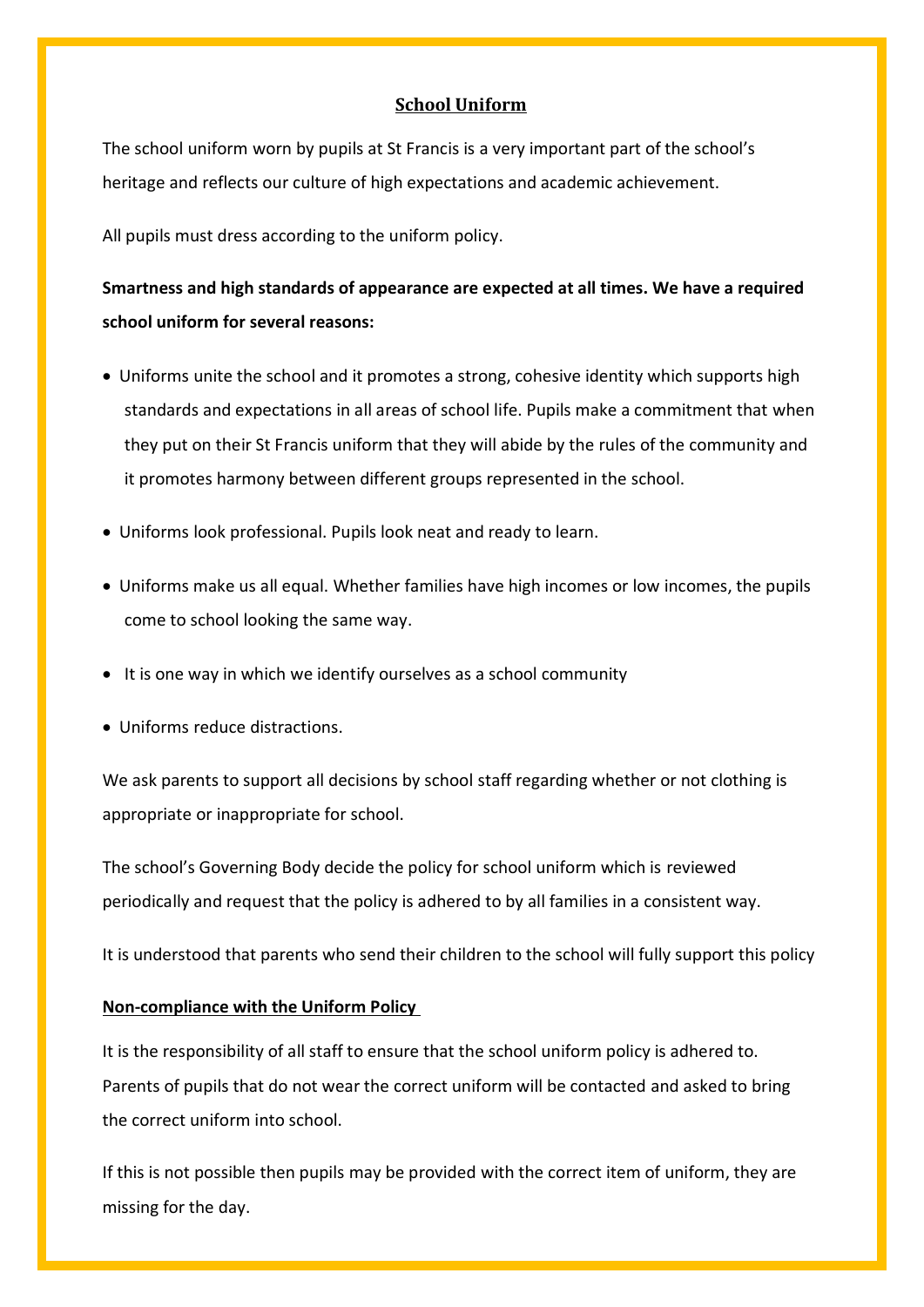There may be good reasons why a pupil is not wearing school uniform. In this case, parents should share the reasons with the class teacher. The school will always be considerate and discrete in trying to establish why a pupil is not wearing the correct uniform. Pupils will not be made to feel uncomfortable, nor discriminated against, because their parents are unable to provide them with the required items of school uniform. We encourage discussion with the school at the earliest opportunity if there are any difficulties.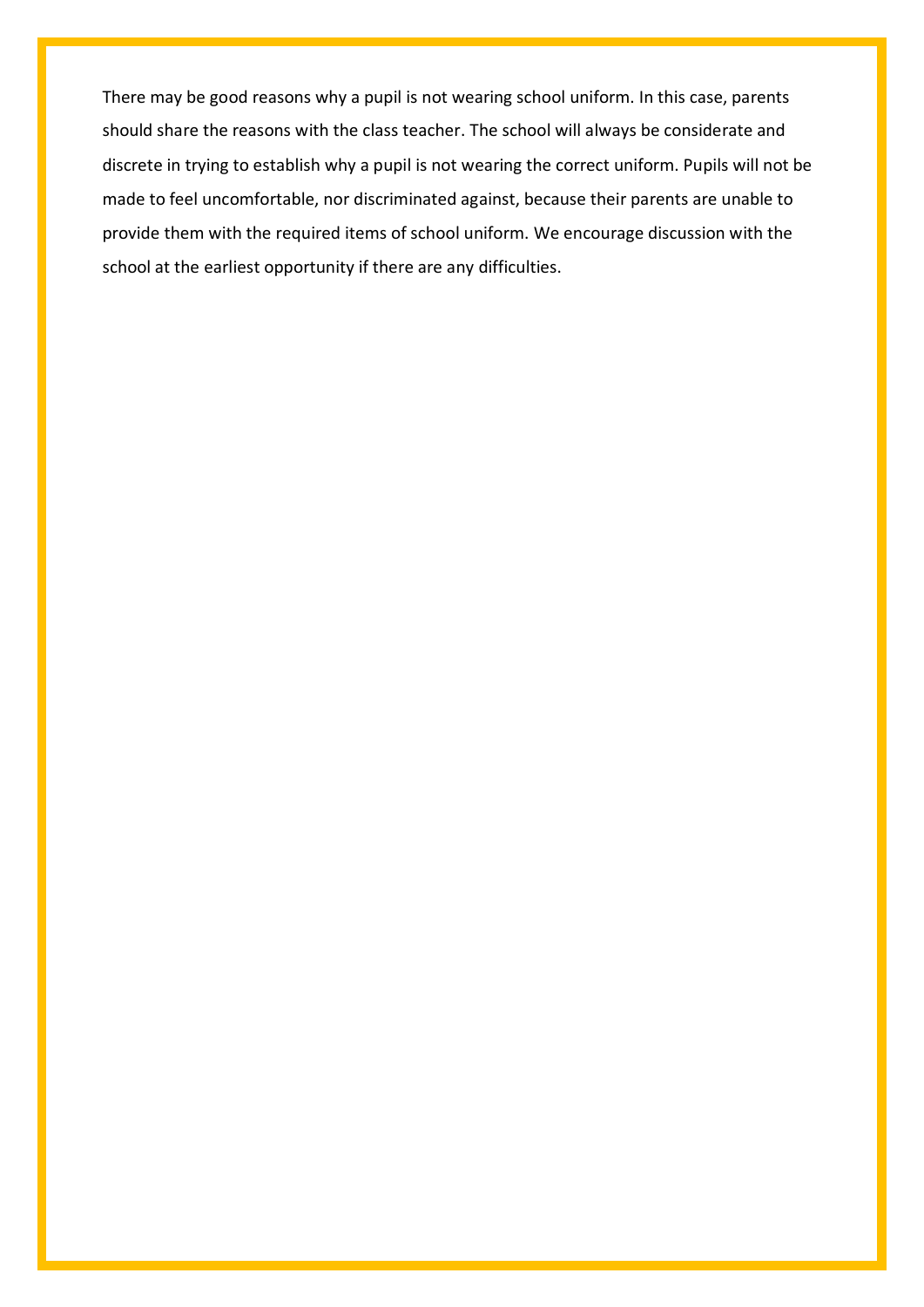Following a survey of parents there is an overwhelming agreement with the following school uniform policy.

**The uniform is as follows:** 

# **Girls**

School Tie Brown pinafore dress/skirt Brown trousers (OPTIONAL - this style only available from DECO) Gold blouse (tailored) - Long or short sleeved Brown cardigan/pullover Brown or black socks/tights or white socks Yellow candy-stripe or checked summer dress Brown or black shoes Brown school fleece



# **BOYS**

School Tie Brown trousers/tailored shorts Gold shirt (tailored) Long or short sleeved Brown pullover/jumper Brown, black or white socks Brown or black shoes Brown school fleece



## **PLEASE ENSURE THAT ALL ITEMS ARE CLEARLY LABELLED WITH NAMES.**

### **Uniform Suppliers**

All school uniform requirements including book bags, PE bags and Baseball caps can be purchased from **Deco Schoolwear**.

Ordering can be done online at <http://www.st-francis.deco-uniforms.com/shop> or by telephone order on 01572 821 665.

Uniform items can also be purchased locally from Kidzone.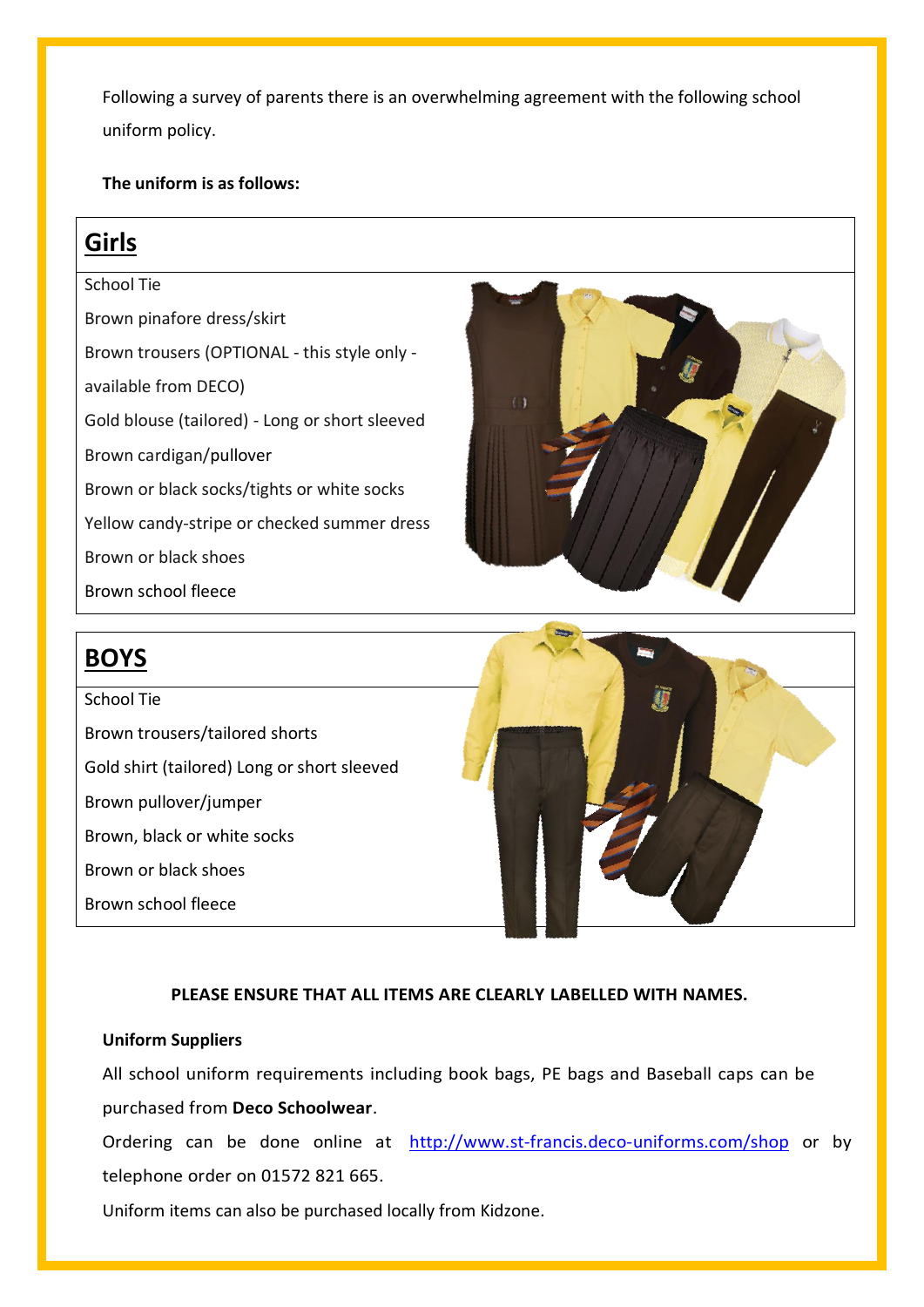#### **Footwear**

Shoes should be brown or black and should not have deep heels (more than one inch) Sandals with open toes at school are dangerous and should not be worn. Boots are not appropriate - the uniform does not include boots i.e., footwear reaching above

#### **Jewellery**

the ankle.

Plain ear studs are the only jewellery allowed in school – only one stud allowed per ear. These must be removed for P.E. and swimming.

It is preferable for ear-piercing to take place during the summer holidays to allow time for healing to take place.

#### **Watches**

Watches may be worn from Year 3 onwards. (Watches 'bleeping' in class may be confiscated as they disturb others).

#### **Hair**

Long hair should be tied back using yellow or brown bands, flat grips, etc. No artificial braids or hair jewellery allowed. No extreme haircuts.

#### **Fingernail Polish or Make-Up**

Pupils are not allowed to wear fingernail polish or false nails. Make-up is not allowed.

### **Outdoor clothing**

Pupils should bring a suitable school coat to school each day, apart from during the hotter weather.

Hats, scarves and boots should not to be worn inside the school buildings. Sun hats should be worn outside during the hotter summer months.